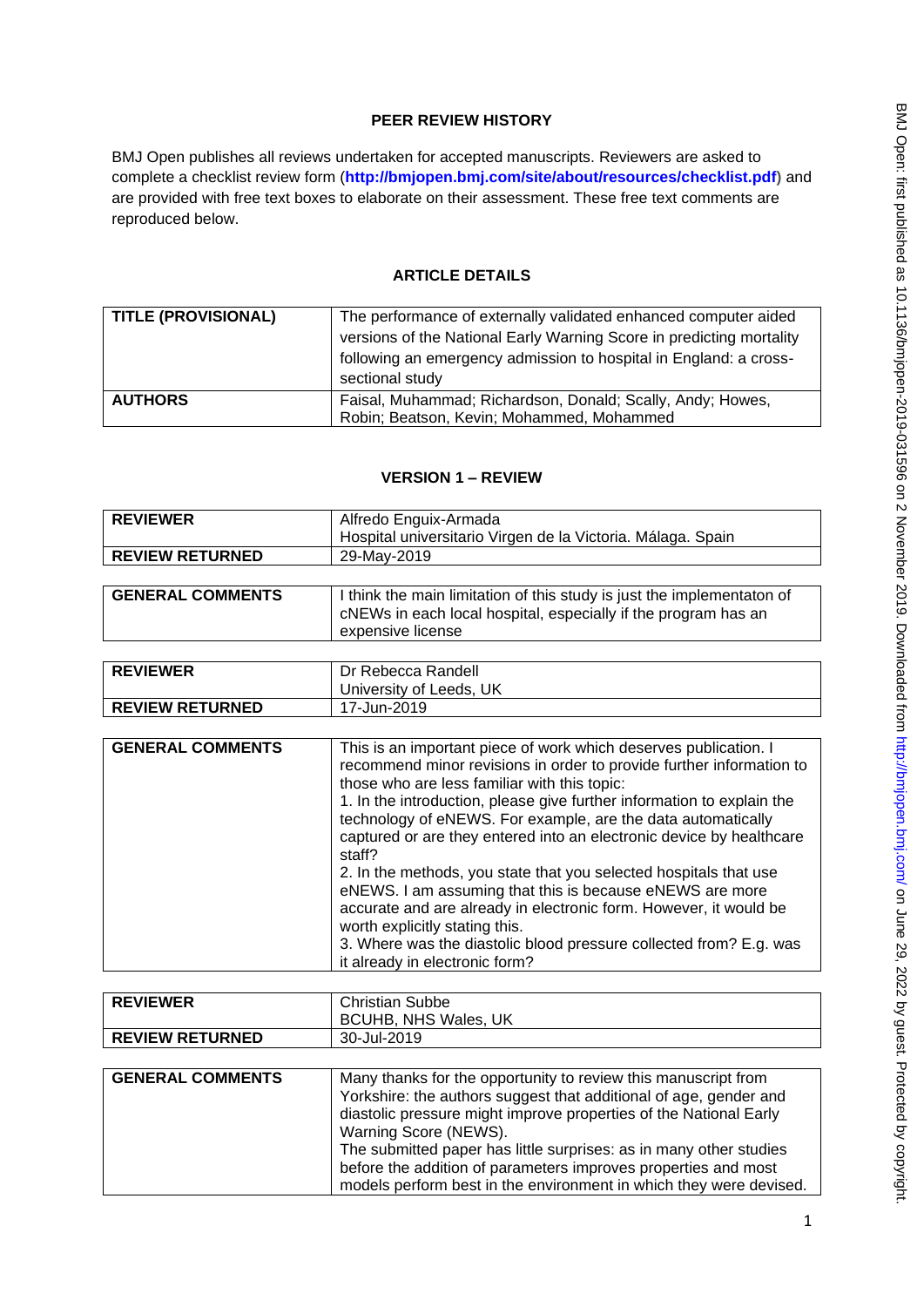| Adding age as a surrogate for many ailments does obviously impact                                                                                                                                                                                                                                                                                                                                                                                                                                                                                                                                                            |
|------------------------------------------------------------------------------------------------------------------------------------------------------------------------------------------------------------------------------------------------------------------------------------------------------------------------------------------------------------------------------------------------------------------------------------------------------------------------------------------------------------------------------------------------------------------------------------------------------------------------------|
| on prognosis.                                                                                                                                                                                                                                                                                                                                                                                                                                                                                                                                                                                                                |
| The challenges of introducing variation into a model that serves as a<br>common language between professional groups, many of which<br>rotate through a number of healthcare locations is not satisfactorily<br>addressed. Without a way to translate the unfamiliar of the new<br>systems to the familiar of the old NEWS implementation might be<br>more than challenging and bare related safety risks that are not well<br>balanced against the small grains of model M1 and M2.<br>The part that I found of most interest as a novel addition to the<br>literature was the performance of the scores in various disease |
| groups that is not well reflected in the paper.                                                                                                                                                                                                                                                                                                                                                                                                                                                                                                                                                                              |
| I would therefore suggest to refocus the paper on this data to explain<br>why the new model might have advantages in relation to specific                                                                                                                                                                                                                                                                                                                                                                                                                                                                                    |
| diseases and how differences between the sites might be explained.                                                                                                                                                                                                                                                                                                                                                                                                                                                                                                                                                           |
| I noted that a Model M3 is referenced in one of the tables but could                                                                                                                                                                                                                                                                                                                                                                                                                                                                                                                                                         |
| not find it in the paper.                                                                                                                                                                                                                                                                                                                                                                                                                                                                                                                                                                                                    |

## **VERSION 1 – AUTHOR RESPONSE**

Reviewer: 1

Reviewer Name: Alfredo Enguix-Armada

Institution and Country: Hospital universitario Virgen de la Victoria. Málaga. Spain Please state any competing interests or state 'None declared': None declared

Please leave your comments for the authors below

I think the main limitation of this study is just the implementaton of cNEWs in each local hospital, especially if the program has an expensive license

Response: The algorithm has been developed in one trust and has been externally validated in this study. The algorithm is not licensed and free to implement by any hospital.

Reviewer: 2 Reviewer Name: Dr Rebecca Randell Institution and Country: University of Leeds, UK Please state any competing interests or state 'None declared': None declared

Please leave your comments for the authors below

This is an important piece of work which deserves publication. I recommend minor revisions in order to provide further information to those who are less familiar with this topic:

1. In the introduction, please give further information to explain the technology of eNEWS. For example, are the data automatically captured or are they entered into an electronic device by healthcare staff?

Response: The vital signs are measured by clinical staff and manually entered into the electronic health care record. The risk score is calculated automatically by the computer system.

2. In the methods, you state that you selected hospitals that use eNEWS. I am assuming that this is because eNEWS are more accurate and are already in electronic form. However, it would be worth explicitly stating this.

Response: We have now made it clearer. We selected these hospitals because they had access to electronically recorded vital signs and electronically calculated NEWS which are collected as part of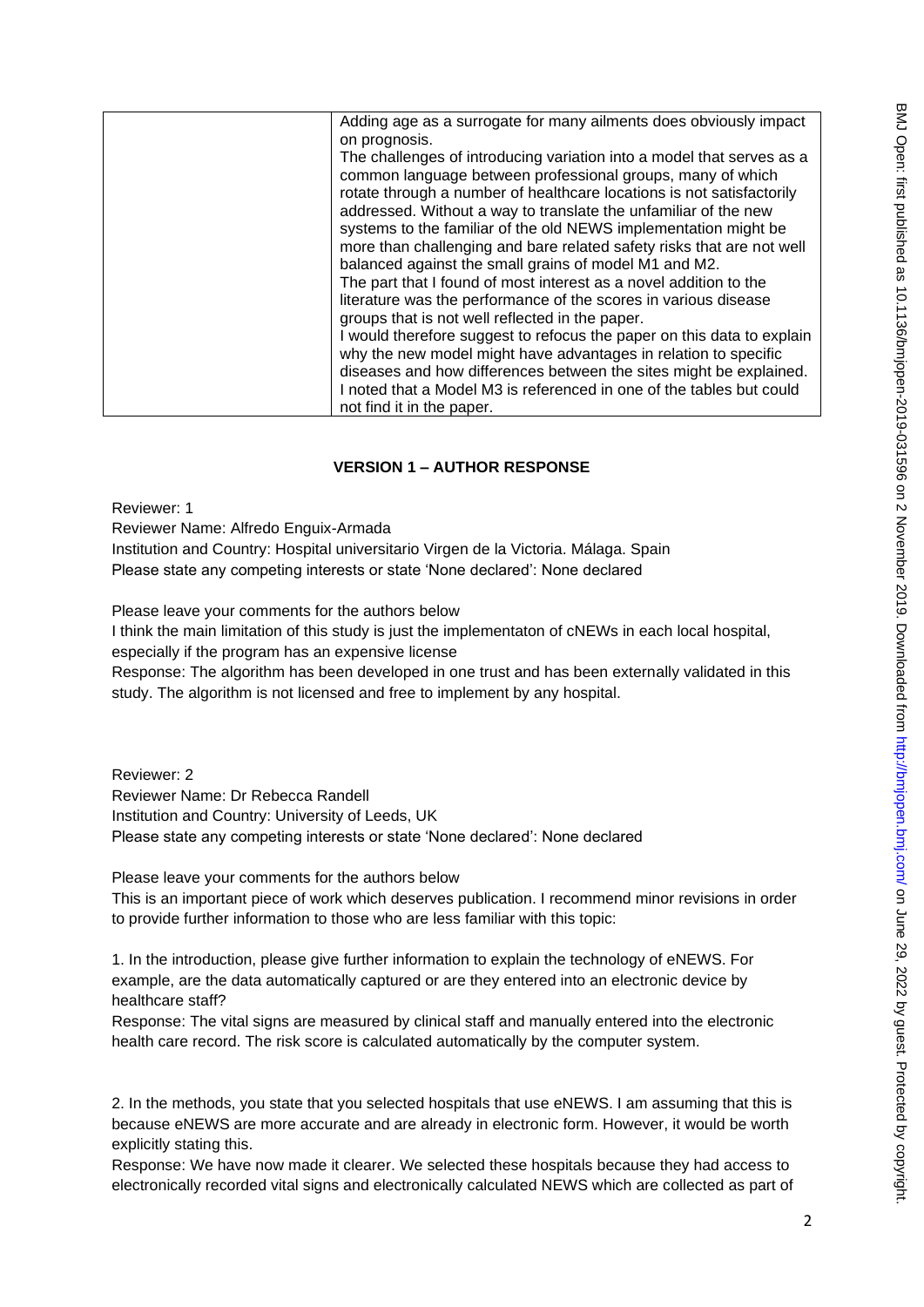the patient's process of care and were agreeable to the study. Furthermore, studies have shown that electronically collected NEWS [1] are highly reliable and accurate when compared with paper based methods [2–4].

1 Smith GB, Prytherch DR, Schmidt P, et al. Hospital-wide physiological surveillance–A new approach to the early identification and management of the sick patient. Resuscitation 2006;71:19– 28. doi:10.1016/j.resuscitation.2006.03.008

2 Edwards M, McKay H, Van Leuvan C, et al. Modified Early Warning Scores: inaccurate summation or inaccurate assignment of score? Crit Care 2010;14:P257. doi:10.1186/cc8489

3 Prytherch DR, Smith GB, Schmidt P, et al. Calculating early warning scores--a classroom comparison of pen and paper and hand-held computer methods. Resuscitation 2006;70:173–8. doi:10.1016/j.resuscitation.2005.12.002

4 Mohammed M, Hayton R, Clements G, et al. Improving accuracy and efficiency of early warning scores in acute care. Br J Nurs;18:18–24. doi:10.12968/bjon.2009.18.1.32072

3. Where was the diastolic blood pressure collected from? E.g. was it already in electronic form? Response: The diastolic blood pressure was recorded at the same time as systolic blood pressure. Historically, diastolic blood pressure has always been a routinely collected physiological variable on vital sign charts and is still collected where electronic observations are in place. NEWS does not include diastolic blood pressure but we incorporate it in our statistical models because this data item is routinely collected.

Reviewer: 3 Reviewer Name: Christian Subbe Institution and Country: BCUHB, NHS Wales, UK Please state any competing interests or state 'None declared': None in relation to this study.

Please leave your comments for the authors below

Many thanks for the opportunity to review this manuscript from Yorkshire: the authors suggest that additional of age, gender and diastolic pressure might improve properties of the National Early Warning Score (NEWS).

The submitted paper has little surprises: as in many other studies before the addition of parameters improves properties and most models perform best in the environment in which they were devised. Adding age as a surrogate for many ailments does obviously impact on prognosis. The challenges of introducing variation into a model that serves as a common language between professional groups, many of which rotate through a number of healthcare locations is not satisfactorily addressed. Without a way to translate the unfamiliar of the new systems to the familiar of the old NEWS implementation might be more than challenging and bare related safety risks that are not well balanced against the small grains of model M1 and M2.

The part that I found of most interest as a novel addition to the literature was the performance of the scores in various disease groups that is not well reflected in the paper. I would therefore suggest to refocus the paper on this data to explain why the new model might have advantages in relation to specific diseases and how differences between the sites might be explained.

I noted that a Model M3 is referenced in one of the tables but could not find it in the paper.

Response: We have now interpreted our models in relation to specific disease groups. We have now corrected the typo (Model M3) in the appendix.